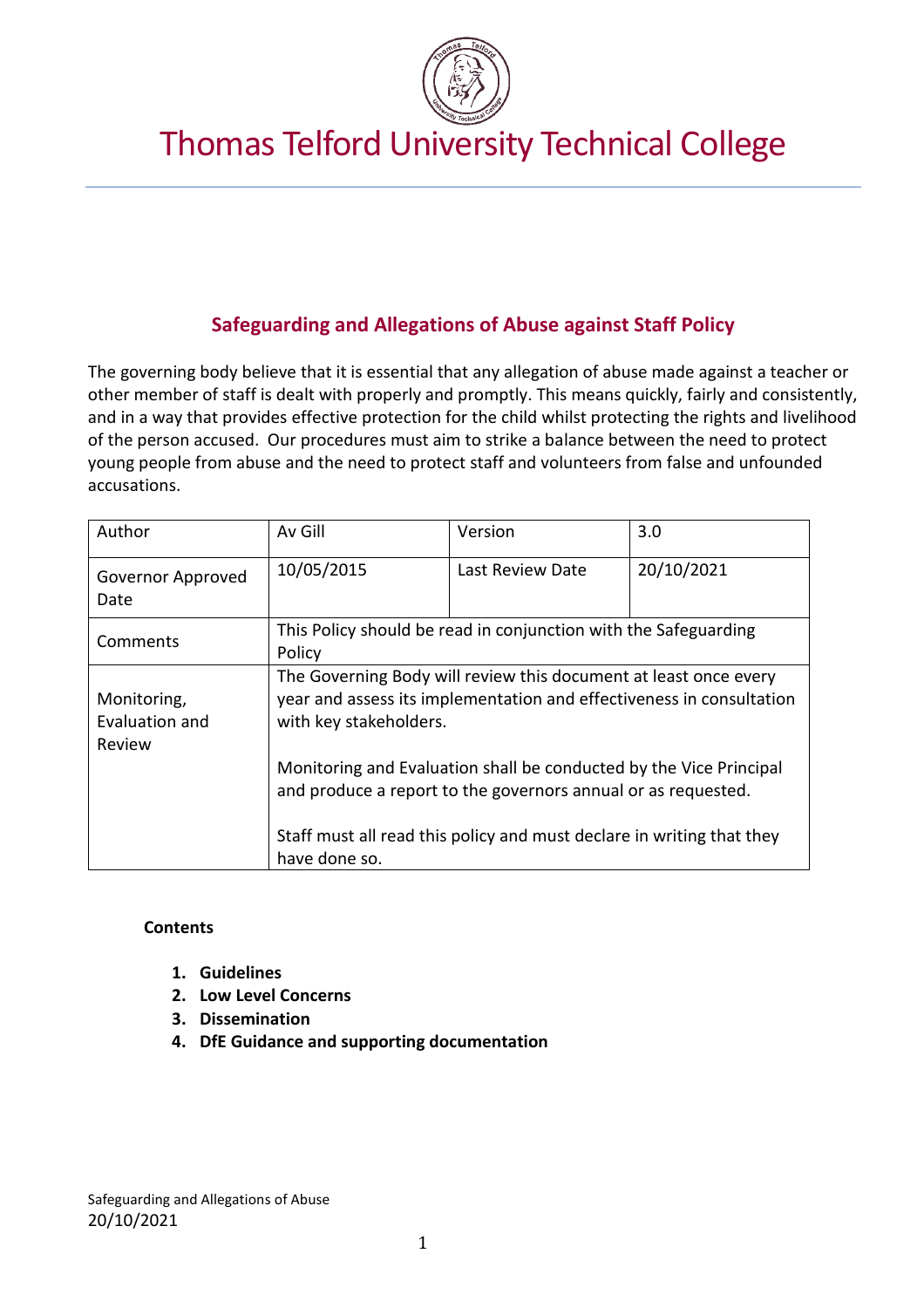## **1. Guidelines**

- **1.1.** Students who report that they have been abused by a member of staff must be listened to and heard, whatever form their attempts to communicate might take.
- **1.2.** If a student does not wish to take the matter further, very careful consideration must be given to the student's age and level of understanding and to whether the student or others might be at risk of significant harm. The member of staff hearing the allegation must always report the allegation as in 1.3 below in any case.
- **1.3.** Members of staff who hear an allegation of abuse against another member of staff should report the matter immediately to the Principal **and** the designated safeguarding lead (DSL). Where the allegation is against the Principal, then the member of staff should notify the Chair of Governors.
- **1.4.** A written, dated record should be made of the allegations as soon as practicable, and certainly within 24 hours. If the allegation is against the Principal it should be reported to the Chair of Governors **and** the designated safeguarding lead.
- **1.5.** All allegations should be referred to the Local Authority Allegations Manager (Designated Officer) within one working day. The Designated Officer will decide if any further action is required.
- **1.6.** Threshold for Action Action will be taken when a member of staff has:
	- behaved in a way that has harmed, or may have harmed, a young person or;
	- possibly committed a criminal offence against a young person or;
	- behaved in a way that indicates unsuitability to work with young people.
- **1.7.** If the allegation has been reported to the police or Children's Services, they will inform the Designated Officer immediately who will then contact the Principal.
- **1.8.** The UTC will not inform the member of staff of the allegation prior to speaking with the Designated Officer.
- **1.9.** The UTC will not conduct any investigation before speaking with the Designated Officer.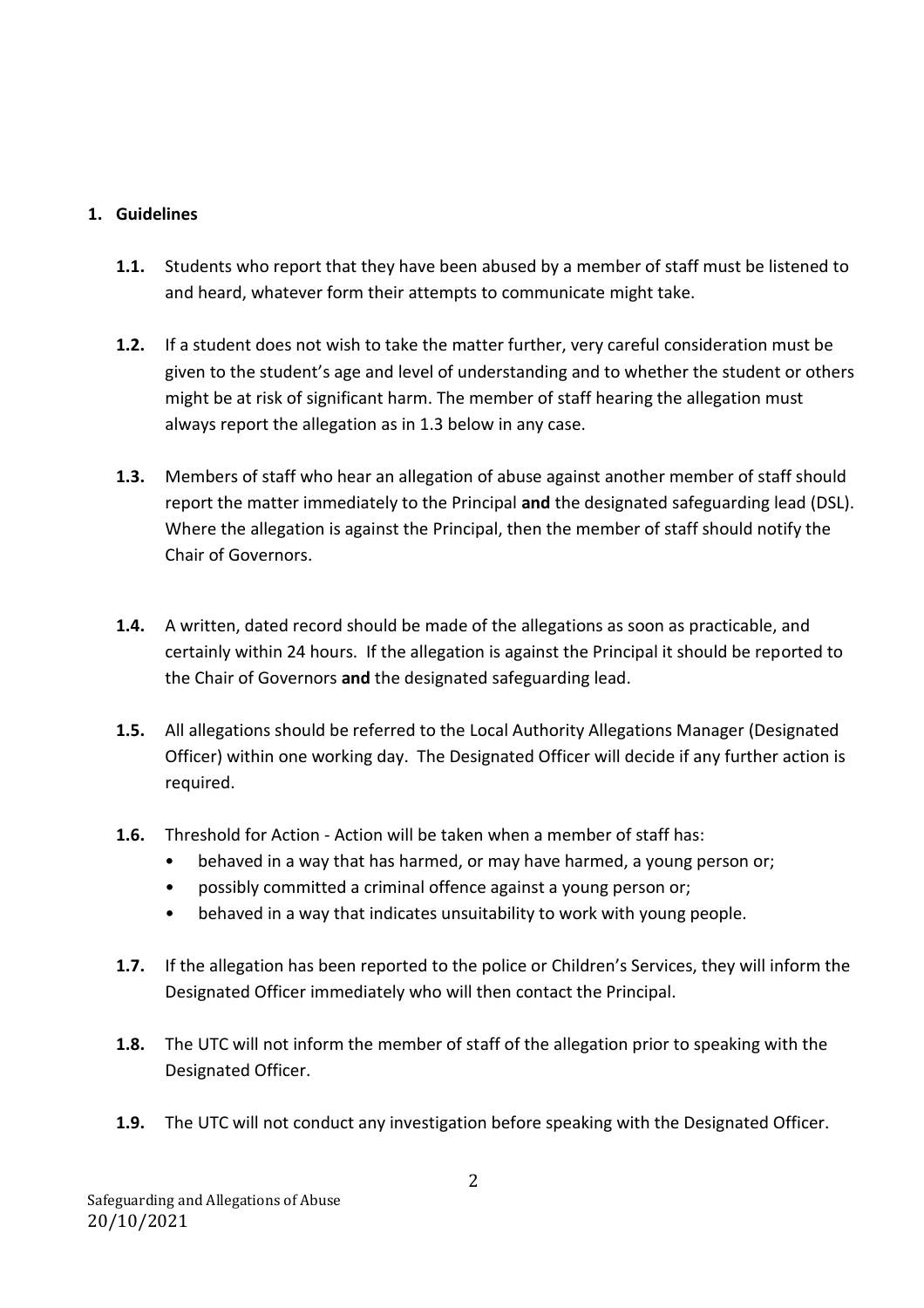- **1.10.** Once the accused adult is informed they should be informed of the process and be treated fairly and honestly. They should be advised to contact their trade union and should also be offered support from a colleague. In serious cases they may be required/advised to take paid leave. The Principal, in discussion with the Designated Officer, may determine that there is a need to suspend the member of staff but this will not be an automatic response to an allegation and the decision to suspend will be taken only when the particular circumstances require it.
- **1.11.** The Principal or the designated safeguarding lead should speak with the student's parents or carers and keep regular contact throughout.

#### **2. Low Level Concerns**

- **2.1.** At the UTC we create a culture in which all concerns about adults (including allegations that do not meet the harms threshold) are shared responsibly and with the right person, recorded and dealt with appropriately, is critical.
- **2.2.** The term 'low-level' concern does not mean that it is insignificant, it means that the behaviour towards a child does not meet the threshold for referral.
- **2.3.** A low-level concern is any concern no matter how small, and even if no more than causing a sense of unease or a 'nagging doubt' - that an adult working in or on behalf of the school or college may have acted in a way that:
	- **2.3.1.** is inconsistent with the staff code of conduct, including inappropriate conduct outside of work; and
	- **2.3.2.** does not meet the allegations threshold or is otherwise not considered serious enough to consider a referral to the LADO.
- **2.4.** Our Governing Board will set out their low-level concerns policy within the staff code of conduct and safeguarding policies.
- **2.5.** Low-level concerns about a member of staff, supply staff, volunteer or contractor will be reported to the Principal. Reports about supply staff and contractors will be notified to their employers, so any potential patterns of inappropriate behaviour can be identified.
- **2.6.** We will create an environment where staff are encouraged and feel confident to self-refer, where, for example, they have found themselves in a situation which could be misinterpreted, might appear compromising to others, and/or on reflection they believe they have behaved in such a way that they consider falls below the expected professional standards.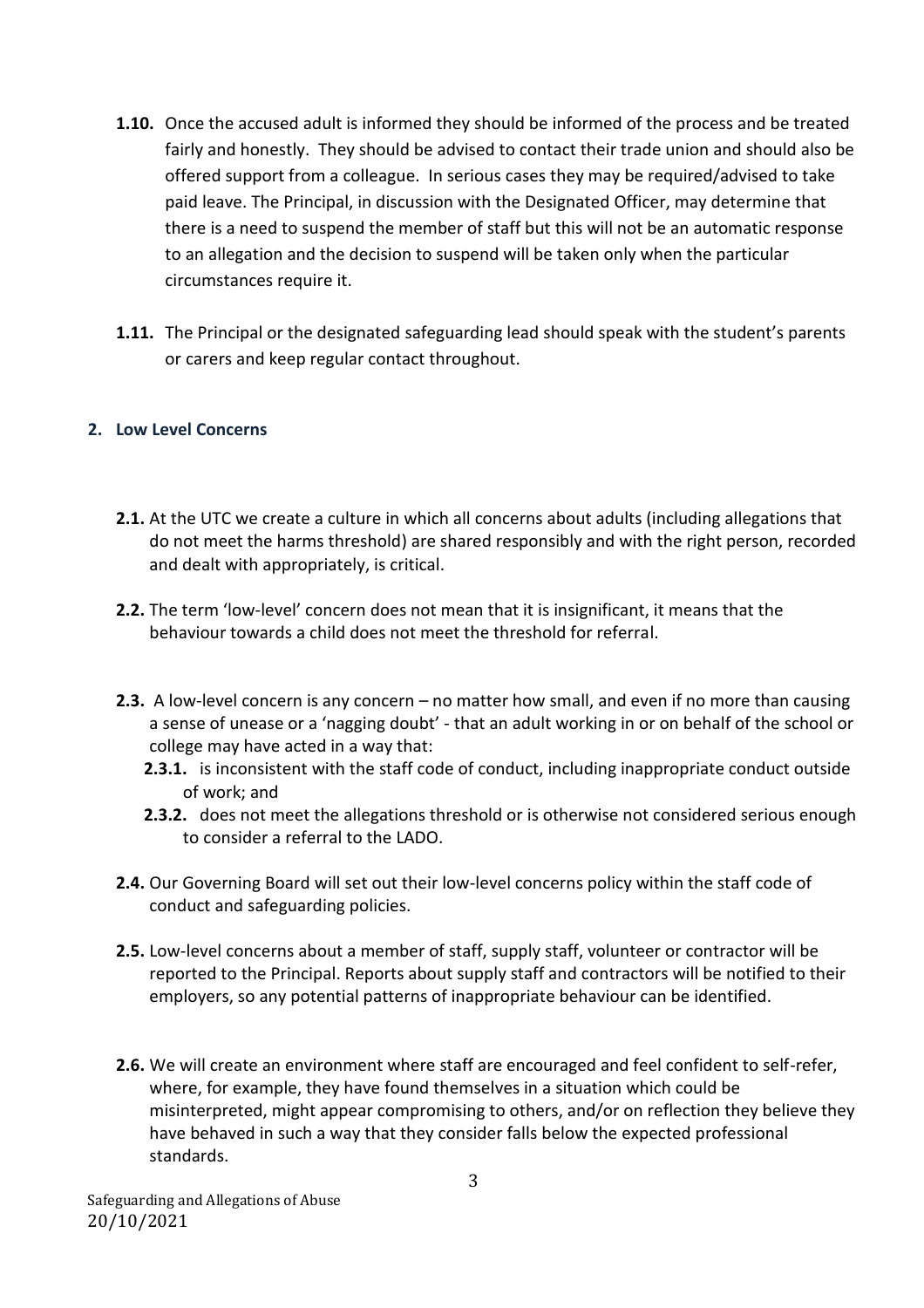- **2.7.** All low-level concerns will be recorded in writing. The record should include details of the concern, the context in which the concern arose, and the action taken. The name of the individual sharing their concerns should also be noted, if the individual wishes to remain anonymous then that should be respected as far as reasonably possible. Records will be retained by the Headteacher and will be reviewed regularly so that potential patterns of concerning behaviour can be identified.
- **2.8.** Should the level of concern each the harms threshold the case will be referred to the LADO. Records will be retained until the individual ceases to be employed at the UTC.
- **2.9.** For references we should only provide substantiated safeguarding allegations in references. Low level concerns will not be included in references unless they relate to issues which would normally be included in a reference, for example, misconduct or poor performance. It follows that a low-level concern which relates exclusively to safeguarding (and not to misconduct or poor performance) should not be referred to in a reference. However, where a low-level concern (or group of concerns) has met the threshold for referral to the LADO and found to be substantiated, it should be referred to in a reference.

### **3. Dissemination**

- **3.1.** The outcome of any investigation will be determined as one of:
	- **Substantiated:** there is sufficient evidence to prove the allegation
	- **Malicious**: there is sufficient evidence to disprove the allegation and there has been a deliberate act to deceive;
	- **False:** there is sufficient evidence to disprove the allegation;
	- **Unsubstantiated**: there is insufficient evidence to either prove or disprove the allegation. The term, therefore, does not imply guilt or innocence.
- **3.2.** Staff must be advised how to protect themselves from allegations. A staff training session specifically related to allegations of abuse will be provided.
- **3.3.** If the allegation is involving a member of supply staff either through an agency or from another school, Agencies or other schools should be fully involved and co-operate in any enquiries, but TTUTC will take the lead in gathering the necessary information. When using an agency/other school, TTUTC will inform them of the process for managing allegations, including inviting the agency's/other school's HR manager or equivalent to meetings and keeping them up to date with information about TTUTC policies. Governing boards should discuss with the agency/other school whether it's appropriate to suspend the supply teacher,